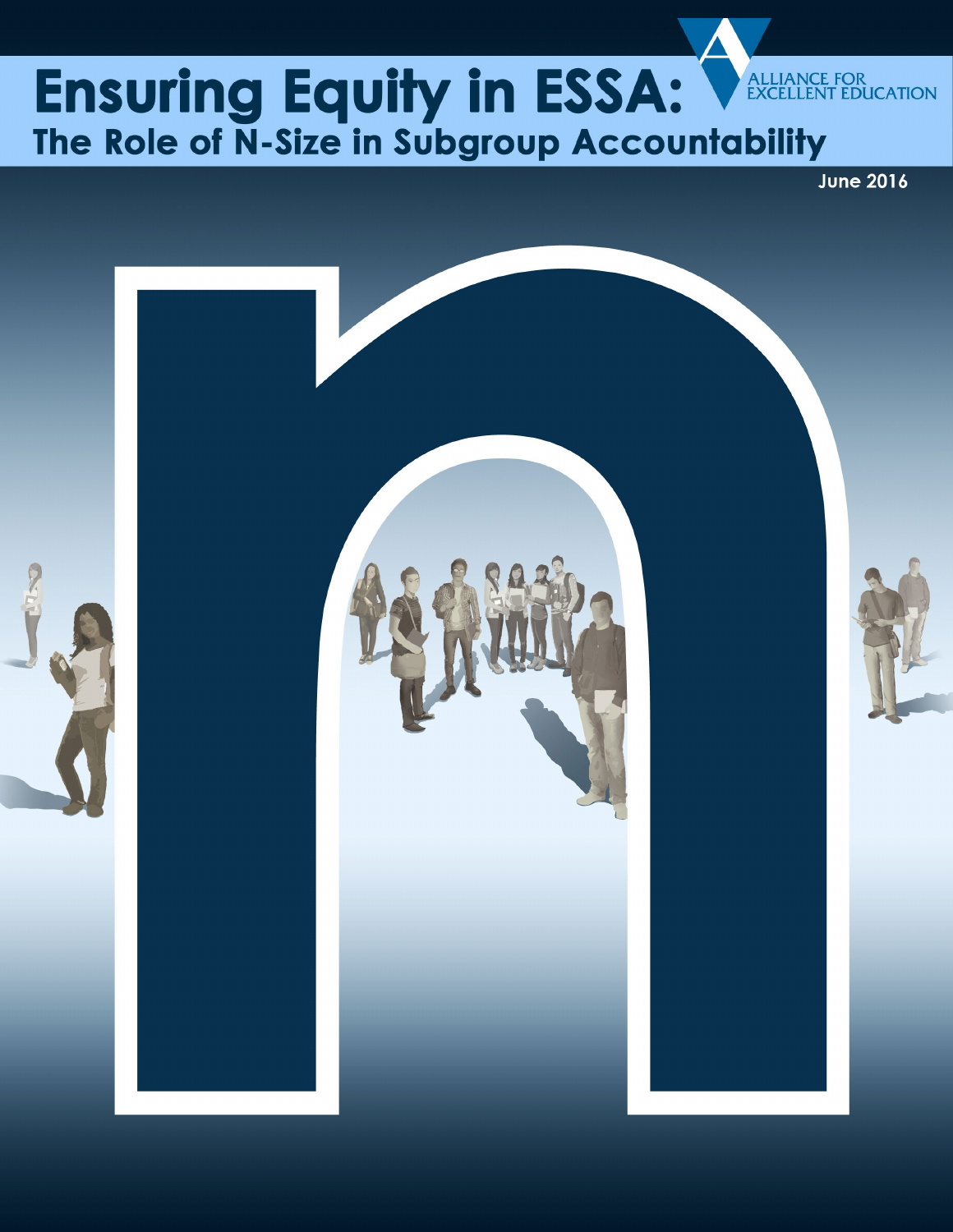### **Table of Contents**

| Strengthening Student Subgroup Accountability  8                         |
|--------------------------------------------------------------------------|
|                                                                          |
|                                                                          |
| Closing Achievement Gaps with Evidence-Based Reform and Interventions 10 |
|                                                                          |

### **Abstract**

States are responsible for setting the minimum number of students needed to form a student subgroup for federal reporting and accountability purposes. This required student subgroup size is commonly referred to as the state-set "n-size." States should set this number as low as possible to maximize the number of student subgroups created. This will ensure that states identify student subgroups with low academic performance and/or low high school graduation rates and provide targeted interventions to support the schools those students attend. Specifically, states should not require a subgroup to include more than ten students to include that subgroup for reporting and accountability purposes.

## **Acknowledgments**

*This paper was written by Jessica Cardichon, EdD, senior director of policy and advocacy for comprehensive high school reform at the Alliance for Excellent Education (the Alliance). Sean Bradley, policy and advocacy intern at the Alliance, also contributed to this paper. Aharon Charnov, website and video production manager at the Alliance, designed the cover art for this paper.* 

*The Alliance acknowledges the Bill & Melinda Gates Foundation and Carnegie Corporation of New York for their generous financial support for the development of this paper. The findings and opinions expressed are those of the Alliance and do not necessarily represent the views of the Bill & Melinda Gates Foundation or Carnegie Corporation of New York.*

*The Alliance for Excellent Education is a Washington, DC–based national policy and advocacy organization dedicated to ensuring that all students, particularly those traditionally underserved, graduate from high school ready for success in college, work, and citizenship. www.all4ed.org*

© Alliance for Excellent Education, June 2016.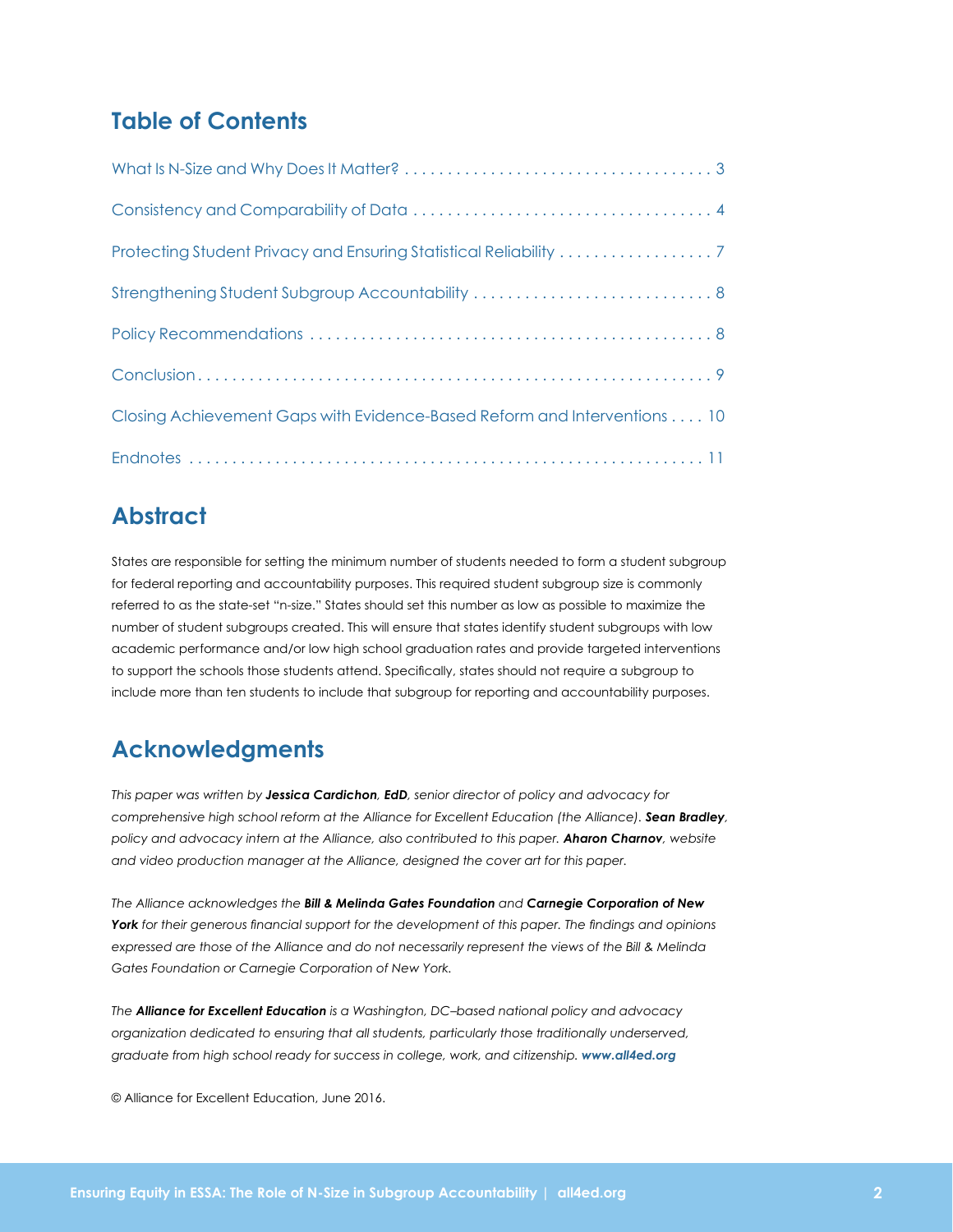### <span id="page-2-0"></span>**What Is "N-Size" and Why Does It Matter?**

**At its core, the Elementary and Secondary Education Act (ESEA) is a civil rights law with the primary purpose of ensuring that historically underserved students have equitable access to the educational opportunities they need to reach their full potential. Knowing the achievement level of individual students is fundamental to knowing whether the purpose of this law is being fulfilled.**



During its time, the No Child Left Behind Act (NCLB), the previous bill to reauthorize ESEA, required states to report on the performance of historically underserved students—including students of color, students from low-income families, and students with disabilities—and held them accountable for gaps in performance. While NCLB's approach to addressing those performance gaps was misguided, its requirement to reveal how these students were performing was a critical first step to ensuring equity.

Prior to NCLB, the overall performance of a school often masked the performance of student subgroups, hiding gaps in academic achievement and high school graduation rates for historically underserved students. 1 The recently passed Every Student Succeeds Act (ESSA) of 2015 requires states, districts, and schools

to identify low-performing subgroups of students, report on their progress, and provide targeted intervention and support when they consistently demonstrate low performance.

The key term in this requirement is "subgroups" of students, which refers to student groups based on racial/ethnic status, socioeconomic status, English-language ability, and disability status. Under ESSA, as under NCLB, states set the minimum number of students required to create a subgroup of students at the school, district, and state levels. This state-set number, commonly referred to as the "n-size," must not reveal personally identifiable information about the student and must yield statistically reliable information.<sup>2</sup> However, a significant number of states set their n-size higher than necessary to meet the requirements originally set under NCLB and maintained under ESSA.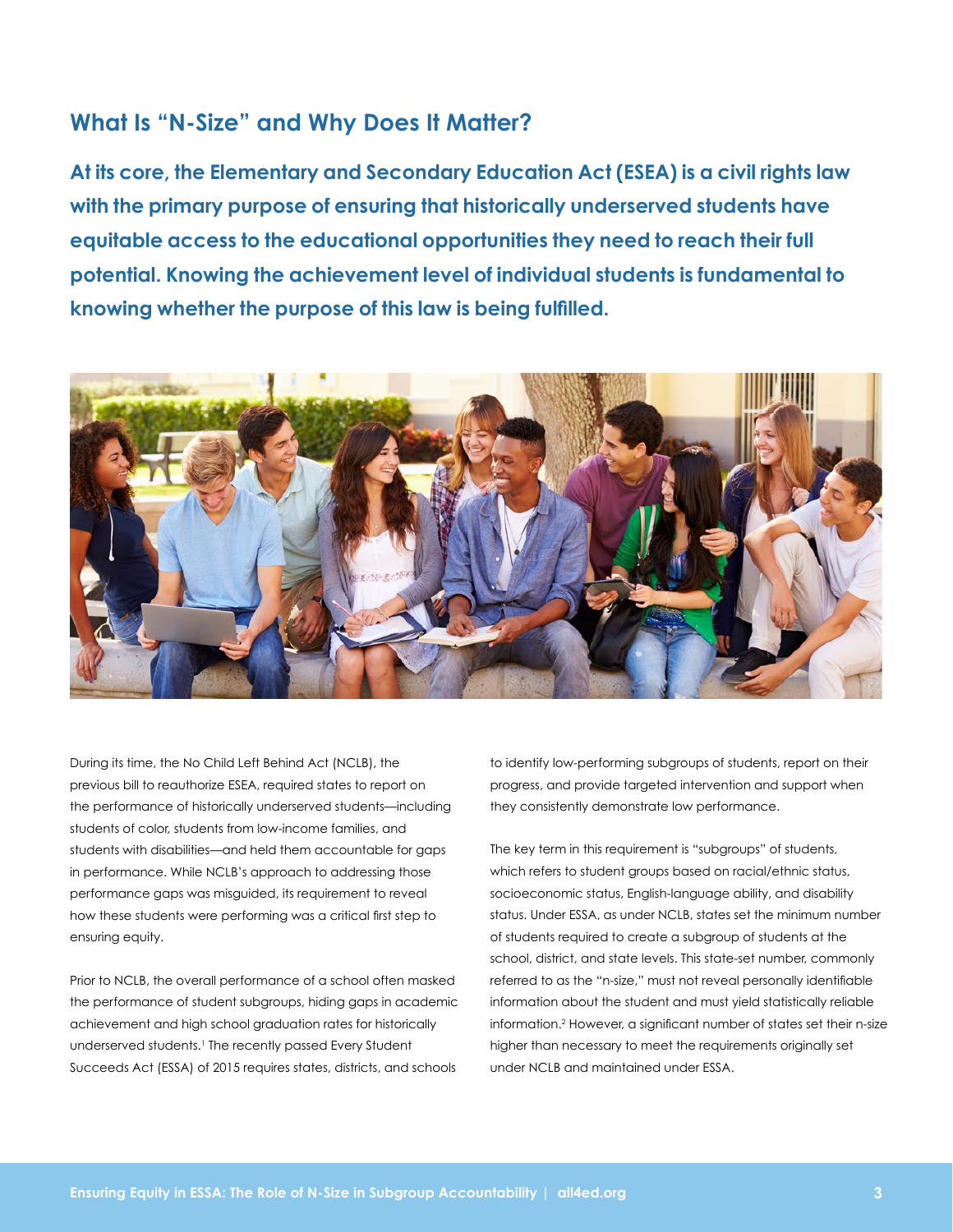<span id="page-3-0"></span>Additionally, setting the n-size too high interferes with a state's ability to meet the student subgroup accountability requirements<sup>3</sup> under ESSA. ESSA requires states to identify schools with consistently underperforming subgroups of students and implement evidencebased, targeted intervention in these schools.

However, if a school does not have enough students from a particular subgroup to reach the state-set n-size, then the school does not have to report the academic performance or high school graduation rates of students in that subgroup and ESSA does not require interventions and support for those students. For example, if a state sets the n-size at 30 students and a high school has only twenty-nine African American students in the twelfth-grade class, that subgroup of African American students essentially does not exist for reporting and accountability purposes. The individual students would count in the high school's overall graduation rate, but the school would not report any gaps between the graduation rate of African American students and their white peers in that particular high school, nor would the school receive any intervention and support to address those gaps.

If states set the n-size higher than necessary to be statistically sound and protect student privacy, they are *less likely* to reveal the low performance of student subgroups. Consequently, they are *more likely* to overlook a number of student subgroups for both reporting and accountability purposes and underidentify schools needing and receiving targeted intervention and support.





## **Consistency and Comparability of Data**

Consistency across states in terms of comparable data is also an important goal to ensure accurate cross-state comparisons of gaps in student subgroup performance. Currently, significant variation exists across states regarding the minimum number of students needed for a student subgroup to exist for federal reporting and accountability and improvement purposes. As table 1 shows, for federal accountability and improvement purposes

- thirteen states set an n-size of 10 or fewer students;4
- nine states and California's CORE Districts<sup>5</sup> set the n-size between 11 and 20 students;6 and
- twenty-eight states and the District of Columbia set the n-size at 21 or more students<sup>7</sup> (eight of those states set it at 31 or more students<sup>8</sup>).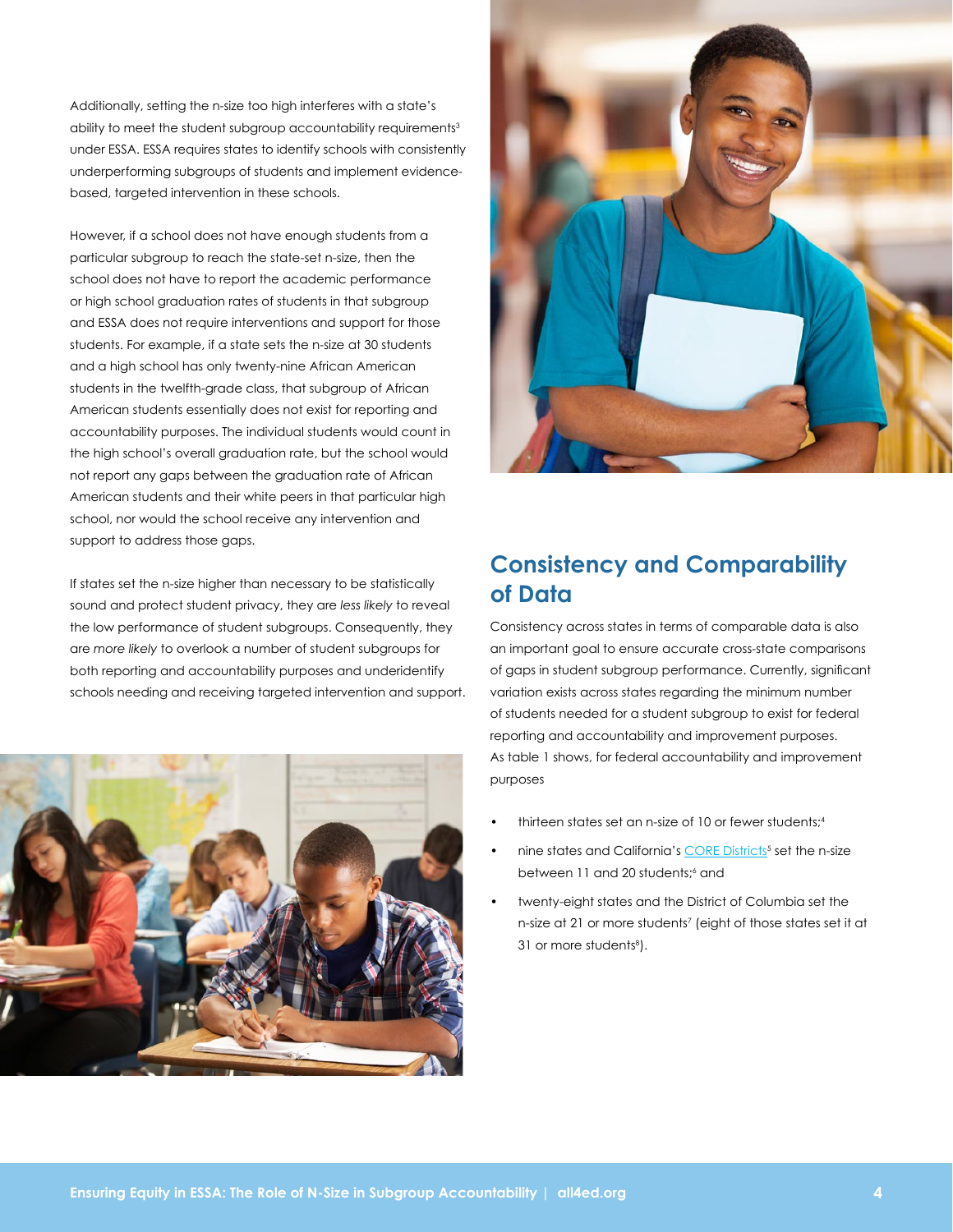### **TABLE 1: State N-Size**

States with N-Size of 10 or Less States with N-Size Between 11 and 20 States with N-Size of 21 or More

| <b>STATE</b>                              | <b>N-Size for Federal</b><br><b>Accountability and</b><br><b>Improvement Purposes</b> | <b>N-Size for Reporting Academic</b><br><b>Performance and High School</b><br><b>Graduation Rates</b> |
|-------------------------------------------|---------------------------------------------------------------------------------------|-------------------------------------------------------------------------------------------------------|
| Alaska <sup>9</sup>                       | 5                                                                                     | $\sqrt{5}$                                                                                            |
| Maryland <sup>10</sup>                    | 5                                                                                     | $\sqrt{5}$                                                                                            |
| Wyoming <sup>11</sup>                     | 6                                                                                     | 6                                                                                                     |
| Florida <sup>12</sup>                     | 10                                                                                    | 10                                                                                                    |
| lowa <sup>13</sup>                        | 10                                                                                    | 10                                                                                                    |
| Maine <sup>14</sup>                       | 10                                                                                    | 10                                                                                                    |
| Mississippi <sup>15</sup>                 | 10                                                                                    | 10                                                                                                    |
| Nebraska <sup>16</sup>                    | 10                                                                                    | 10                                                                                                    |
| North Dakota <sup>17</sup>                | 10                                                                                    | 10                                                                                                    |
| Oklahoma <sup>18</sup>                    | 10                                                                                    | 10                                                                                                    |
| South Dakota <sup>19</sup>                | 10                                                                                    | 10                                                                                                    |
| Utah <sup>20</sup>                        | 10                                                                                    | 10                                                                                                    |
| West Virginia <sup>21</sup>               | 10                                                                                    | 10                                                                                                    |
| New Hampshire <sup>22</sup>               | 11                                                                                    | 11                                                                                                    |
| Georgia <sup>23</sup>                     | 15                                                                                    | 10                                                                                                    |
| Alabama <sup>24</sup>                     | 20                                                                                    | 10                                                                                                    |
| Colorado <sup>25</sup>                    | 16/20°                                                                                | No minimum set                                                                                        |
| Connecticut <sup>26</sup>                 | 20                                                                                    | 20                                                                                                    |
| CORE Districts (California) <sup>27</sup> | 20                                                                                    | 20                                                                                                    |
| Massachusetts <sup>28</sup>               | 20                                                                                    | $6/10^{b}$                                                                                            |
| Minnesota <sup>29</sup>                   | 20                                                                                    | 10                                                                                                    |
| Rhode Island <sup>30</sup>                | <b>20</b>                                                                             | 20                                                                                                    |
| Wisconsin <sup>31</sup>                   | 20                                                                                    | $20\,$                                                                                                |
| Arkansas <sup>32</sup>                    | 25                                                                                    | 25                                                                                                    |
| District of Columbia <sup>33</sup>        | 25                                                                                    | $10\,$                                                                                                |
| Idaho <sup>34</sup>                       | 25                                                                                    | 25                                                                                                    |
| Kentucky <sup>35</sup>                    | $25/10^{\circ}$                                                                       | $10\,$                                                                                                |

*(continued)*

Notes: N-size refers to the minimum number of students needed within a specific subgroup to create that subgroup for federal reporting and accountability purposes.

- <sup>a</sup> Colorado uses an n-size of 16 students for the academic achievement and high school graduation rates of student subgroups and an n-size of 20 students for growth in academic achievement for student subgroups.
	- **b** Massachusetts uses an n-size of 10 students for reporting the academic performance of student subgroups and 6 students for reporting high school graduation rates of student subgroups on school report cards.
	- $c$  Kentucky uses an n-size of 25 students to identify the bottom 5 percent of student subgroups and an n-size of 10 students for the "nonduplicated student gap group." See Kentucky Department of Education, ESEA Flexibility Request, http://www2.ed.gov/policy/eseaflex/approved-requests/ky3req32015.doc.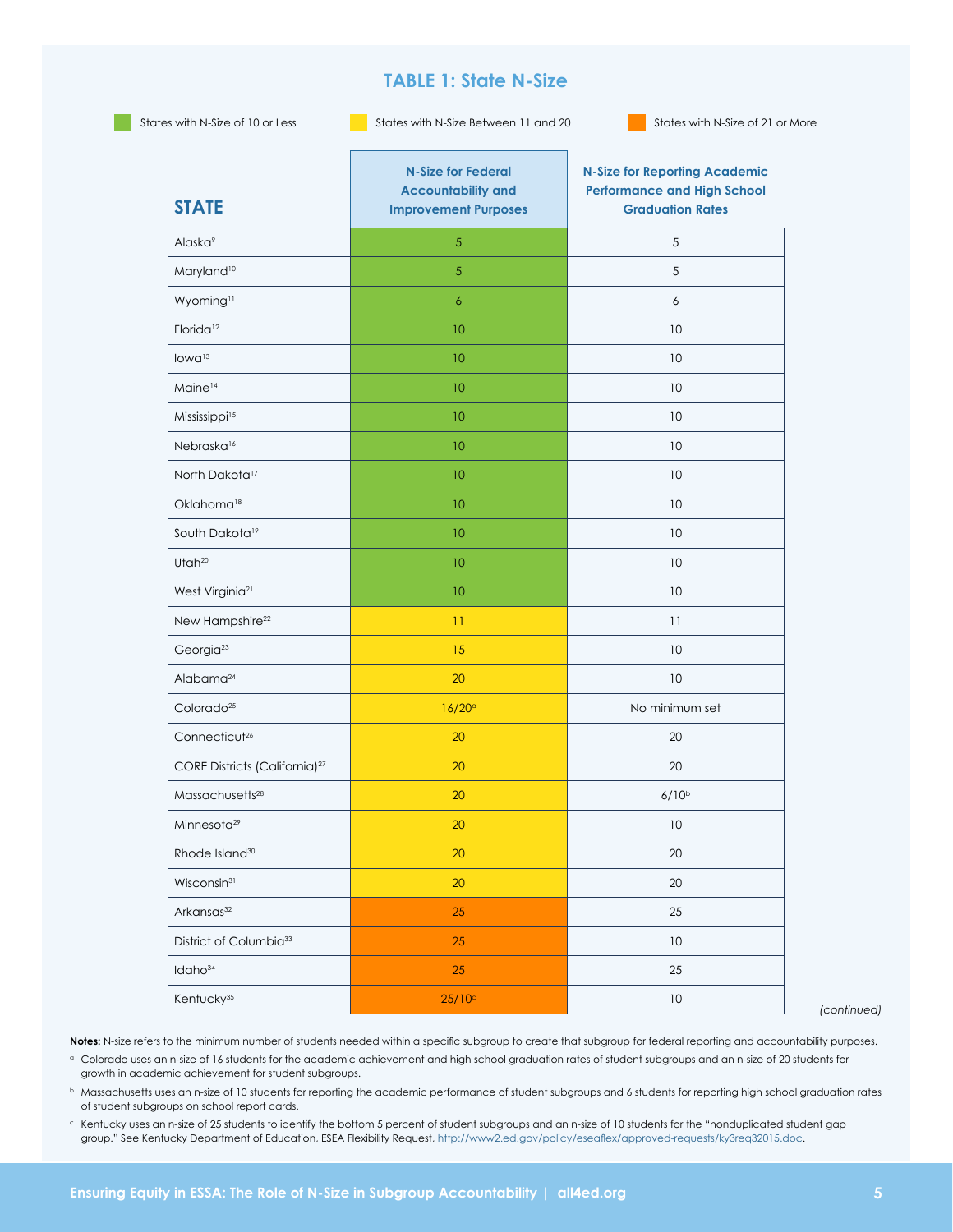### **TABLE 1: State N-Size** *(continued)*

States with N-Size of 10 or Less States with N-Size Between 11 and 20 States with N-Size of 21 or More

| <b>STATE</b>                 | <b>N-Size for Federal</b><br><b>Accountability and</b><br><b>Improvement Purposes</b> | <b>N-Size for Reporting Academic</b><br><b>Performance and High School</b><br><b>Graduation Rates</b> |
|------------------------------|---------------------------------------------------------------------------------------|-------------------------------------------------------------------------------------------------------|
| Nevada <sup>36</sup>         | 25                                                                                    | 10                                                                                                    |
| Textas <sup>37</sup>         | 25                                                                                    | 25                                                                                                    |
| Delaware <sup>38</sup>       | 30                                                                                    | 30                                                                                                    |
| Indiana <sup>39</sup>        | 30                                                                                    | 10                                                                                                    |
| Kansas <sup>40</sup>         | 30                                                                                    | 30                                                                                                    |
| Michigan <sup>41</sup>       | 30                                                                                    | 30                                                                                                    |
| Missouri <sup>42</sup>       | 30                                                                                    | 30                                                                                                    |
| Montana <sup>43</sup>        | 30/10 <sup>d</sup>                                                                    | 6                                                                                                     |
| New Jersey <sup>44</sup>     | 30                                                                                    | 10                                                                                                    |
| New York <sup>45</sup>       | 30                                                                                    | 5                                                                                                     |
| North Carolina <sup>46</sup> | 30                                                                                    | 10                                                                                                    |
| Ohio <sup>47</sup>           | 30                                                                                    | 30                                                                                                    |
| Pennsylvania <sup>48</sup>   | 30                                                                                    | 30                                                                                                    |
| South Carolina <sup>49</sup> | 30                                                                                    | 30                                                                                                    |
| Tennessee <sup>50</sup>      | 30                                                                                    | 10                                                                                                    |
| Virginia <sup>51</sup>       | 30                                                                                    | 30                                                                                                    |
| Washington <sup>52</sup>     | 30                                                                                    | 10                                                                                                    |
| Arizona <sup>53</sup>        | 40                                                                                    | 10                                                                                                    |
| Hawaii <sup>54</sup>         | 40                                                                                    | 40                                                                                                    |
| Louisiana <sup>55</sup>      | $40/10^e$                                                                             | 10                                                                                                    |
| New Mexico <sup>56</sup>     | 40                                                                                    | 10                                                                                                    |
| Oregon <sup>57</sup>         | 40/30/20f                                                                             | 40/30/20                                                                                              |
| Vermont <sup>58</sup>        | 40                                                                                    | 11                                                                                                    |
| Illinois <sup>59</sup>       | 45                                                                                    | 10                                                                                                    |
| California <sup>60</sup>     | 50                                                                                    | 50                                                                                                    |

Notes: N-size refers to the minimum number of students needed within a specific subgroup to create that subgroup for federal reporting and accountability purposes.

- <sup>d</sup> Montana uses an n-size of 30 students for federal accountability purposes. For small schools that test fewer than thirty students overall, which account for approximately 40 percent of the state's schools, Montana uses an n-size of 10 students for federal accountability purposes.
- <sup>e</sup> Louisiana uses an n-size of 40 students for high school graduation rates and an n-size of 10 students for performance on assessments for federal accountability purposes.
- <sup>f</sup> Oregon uses an n-size of 30 students for the overall growth in student academic achievement and the growth in academic achievement for student subgroups and an n-size of 40 students for the overall high school graduation rate and student subgroup high school graduation rate. However, Oregon uses two years of data when reporting student performance and high school graduation rates and uses four years of data for small schools. So while 40 students is the minimum n-size for reporting high school graduation rates, this is forty students over two consecutive cohorts combined. This means that each student subgroup cohort must average twenty students per year (and only ten students per year in small schools) to be included for federal accountability purposes.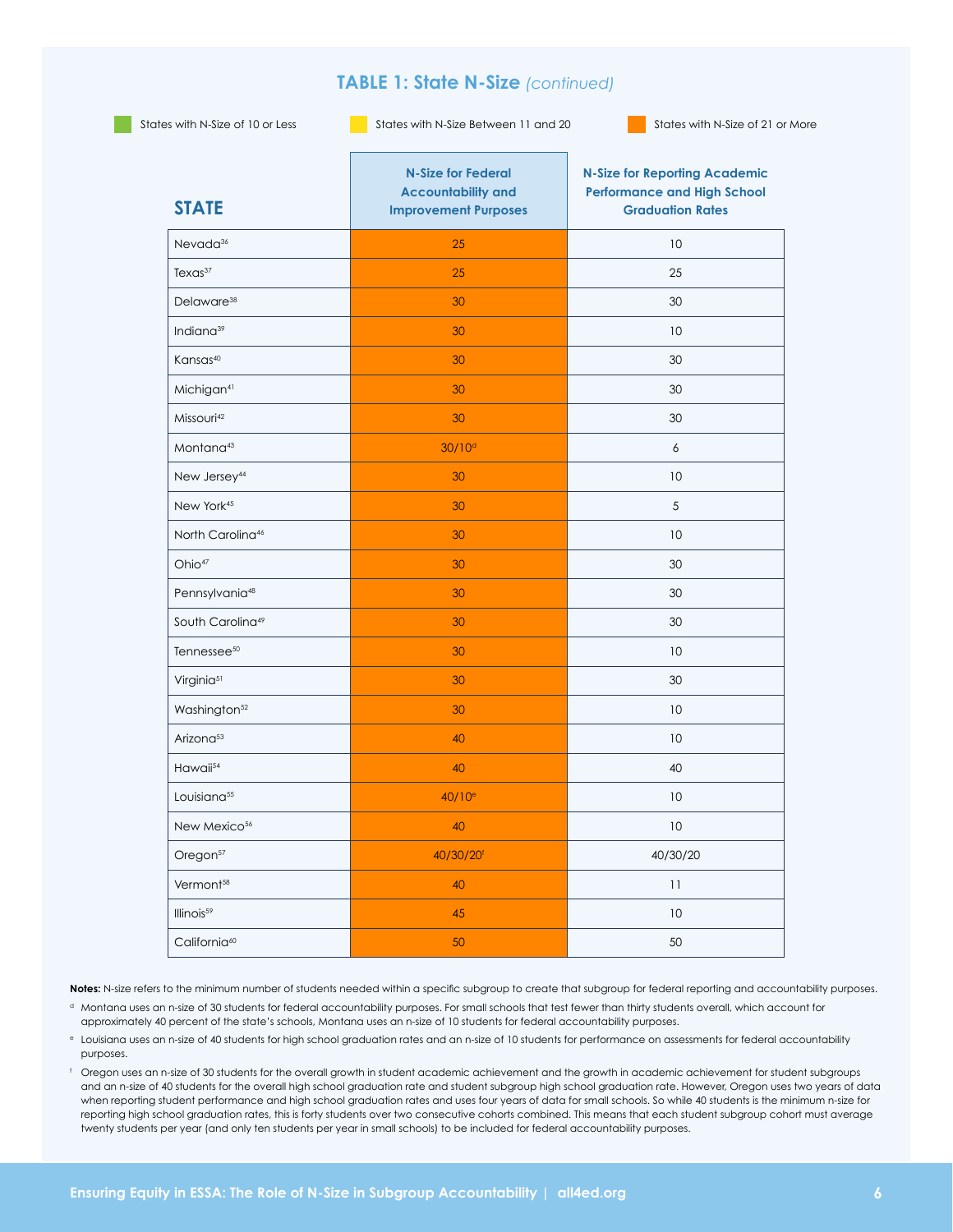<span id="page-6-0"></span>This extreme variation makes cross-state comparisons of student subgroup performance difficult. For example, Maryland currently has an n-size of 5 students, while Louisiana has an n-size of 40 students. The National Center for Education Statistics (NCES) notes that setting a maximum n-size that allows for less varying extremes creates greater "uniformity in reporting practices across states in order to facilitate cross-state comparisons."61 Further, when states set an unnecessarily high n-size, it increases the likelihood that they will underreport the number of schools with gaps in the performance of student subgroups, limiting their ability to provide additional support to a significant number of historically underserved students.

Additionally, the U.S. Department of Education's (ED's) Office of Special Education and Rehabilitative Services (OSERS) recommends that states set a consistent n-size of 10 for the purpose of determining whether "significant disproportionality" exists among racial/ethnic groups in the rates at which students with disabilities within each racial/ethnic group are disciplined.<sup>62</sup> According to the proposed rules from OSERS, wide variations exist across states in the n-size they use to create the racial/ ethnic groups to determine whether students with disabilities within these groups are disciplined at varying rates based on race. For this purpose, nine states set the n-size at 10 students, while four states set the n-size at 30 students, for example. If a school does not have enough students from a particular racial/ ethnic subgroup to reach the n-size, then the school does not have to examine whether students with disabilities within that racial/ethnic group are disciplined at disproportionate rates.

ED notes that when states set a higher n-size, they eliminate more student subgroups, and school districts, from the analysis, thereby limiting the number of students states can identify for additional support. When states set an unnecessarily high n-size for the purpose of determining "significant disproportionality" they undermine accountability in the same way that high n-sizes undermine ESSA's reporting and accountability provisions. ED proposes setting the maximum n-size at 10 students to address these concerns and "ensure that States examine as many racial and ethnic groups for significant disproportionality in as many [districts] as possible," according to the proposed rules. 63

## **Protecting Student Privacy and Ensuring Statistical Reliability**

Under the Family Educational Rights and Privacy Act,<sup>64</sup> state reporting of disaggregated student data, such as student subgroups, may not be published if the results would yield personally identifiable information<sup>65</sup> about an individual student. In addition, ESSA requires<sup>66</sup> states to set an n-size that protects student privacy and is sufficient to yield statistically reliable information. According to a report by NCES,<sup>67</sup> a state can set an n-size of 10 students, and even as low as 5 students, and fully meet the requirement for statistical reliability and also fully protect student privacy. The NCES report also describes several statistical methods states are using to protect student privacy. For example, some states use "various forms of [data] suppression, top and bottom coding of values at the ends of a [data] distribution, and limiting the amount of detail reported for the underlying [number of students]" to provide statistically reliable information that protects individual student privacy. 68

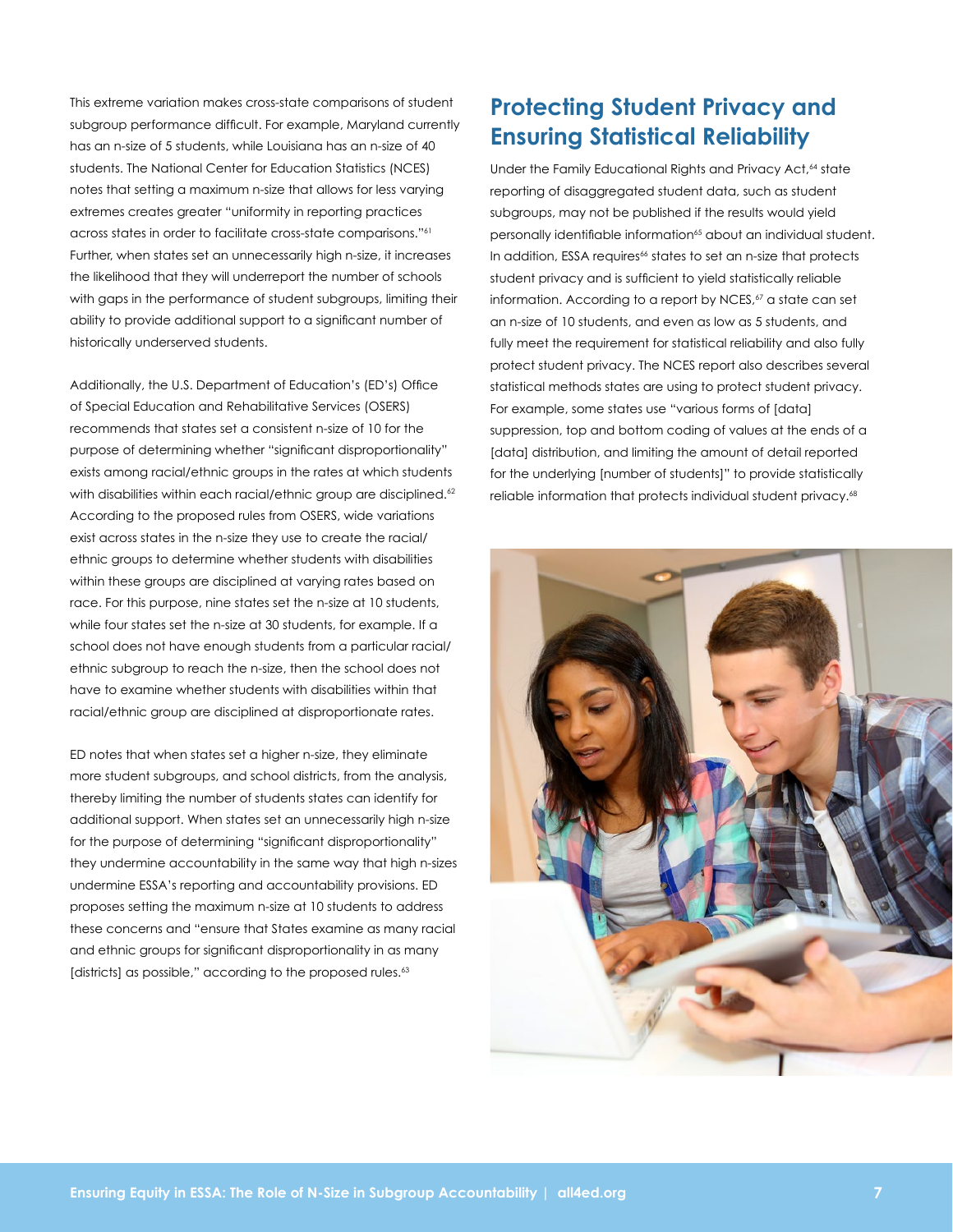## <span id="page-7-0"></span>**Strengthening Student Subgroup Accountability**

A number of states have demonstrated that by lowering their n-size, they are able to identify and support substantially more schools and students:

- Massachusetts was able to include 100 additional schools in its system of school accountability and support by lowering its n-size from 40 to 30 students. 69
- The California CORE Districts chose to use an n-size of 20 students, which is lower than the state-set n-size of 50 students and, collectively, were able to include 150,000 additional students in their accountability and support systems. 70
- Mississippi lowered its n-size from 40 to 30 students and the number of schools accountable for students with disabilities increased from 234 to 872. Similarly, the number of schools accountable for English language learners increased from 15 to 447. 71
- Virginia lowered its n-size from 50 to 30 students. Consequently, the approximate number of schools accountable for African American students increased from 353 to 451 and those accountable for Latino students increased from 122 to 183. The number of schools accountable for students with disabilities increased from 105 to 396, for English language learners from 104 to 139, and for students eligible for free or reduced-price lunch from 672 to 717. 72
- Sixteen states and the CORE Districts in California lowered their n-sizes within the last two years. 73

More states should follow these examples and structure their accountability and support systems to expand, rather than limit, the number of student subgroups included within those systems.



### **Policy Recommendations**

### **Federal Recommendations**

ED should issue regulations under ESSA that prohibit states from setting an n-size above 10 students for reporting and accountability purposes unless the state demonstrates that setting a higher number would not exclude a significant number of students and schools. Under this regulation, states still would maintain the flexibility to set an n-size below 10 students.

ED has the authority to place these parameters around the state determination of n-size to ensure that states meet reporting and accountability requirements under ESSA. Although under ESSA,74 the U.S. Secretary of Education is prohibited from setting a *minimum* number of students needed to form a subgroup, there is no language within ESSA prohibiting the Secretary from setting a *maximum* n-size or a cap.

The Secretary has the authority to ensure that states meet subgroup accountability requirements. In addition, more accurate cross-state comparisons can be made when there is less variation in state-set n-sizes. Further, this would allow for consistency with the maximum n-size that OSERS proposes.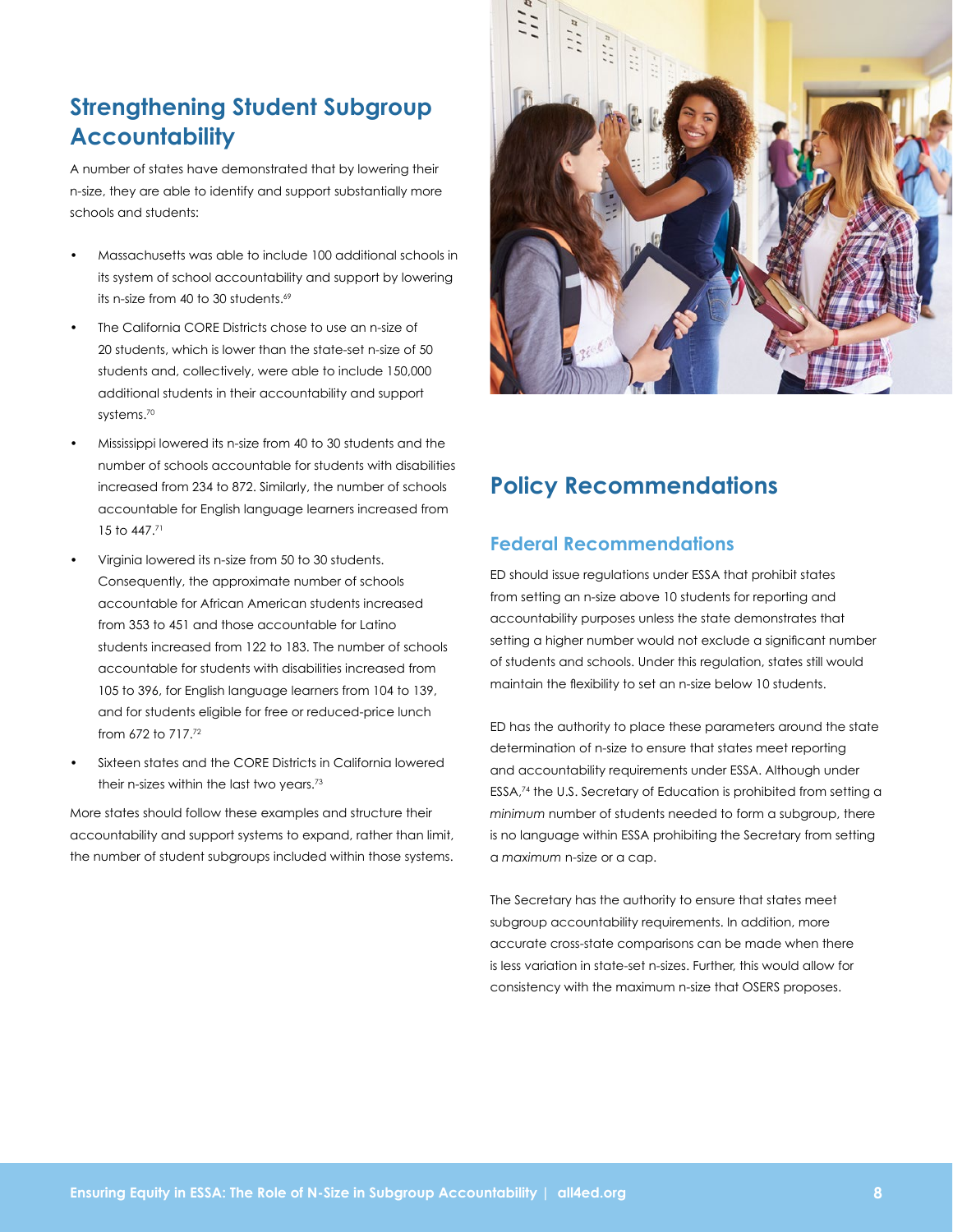### <span id="page-8-0"></span>**State and Local Recommendations**

As states consider changes to their accountability and improvement systems, they should set their n-size at 10 or fewer students to ensure they capture the greatest number of student subgroups for reporting, accountability, and improvement purposes under ESSA. When states include these schools in their accountability and improvement systems, the schools become eligible for school improvement funding and direct student services under the law. In addition, states may choose to target other federal and state resources to these schools, such as professional development funding under Title II of ESSA. States and districts should prioritize schools with the greatest numbers and percentages of low-performing students as measured by student achievement and high school graduation rates.

There are a number of evidence-based interventions and strategies that these schools can implement to help close gaps in achievement and high school graduation rates including personalization, early-warning identification and intervention systems, and expanded access to rigorous and advanced course work, among others. (See the sidebar on the next page, "Closing Achievement Gaps with Evidence-Based Interventions," for additional information and examples.)

### **Conclusion**

The ability of state and school accountability systems to identify and support student subgroups inherently depends upon the existence of those individual subgroups within a state's accountability system. States must accurately determine and report the performance of *all* student subgroups in order to thoroughly identify gaps in student performance, prioritize and target resources, and ensure that the schools serving these students receive the support they need to help close these gaps.

An n-size set higher than necessary to protect student information and be statistically sound is counterproductive to identifying and closing those gaps. The promise of ESSA to ensure that every student succeeds will never be fulfilled unless states structure their accountability and improvement systems to be as inclusive as possible. By setting an n-size of 10 or fewer students, state accountability systems effectively can identify and support the nation's underserved students and realize the civil rights imperative inherent within the law.

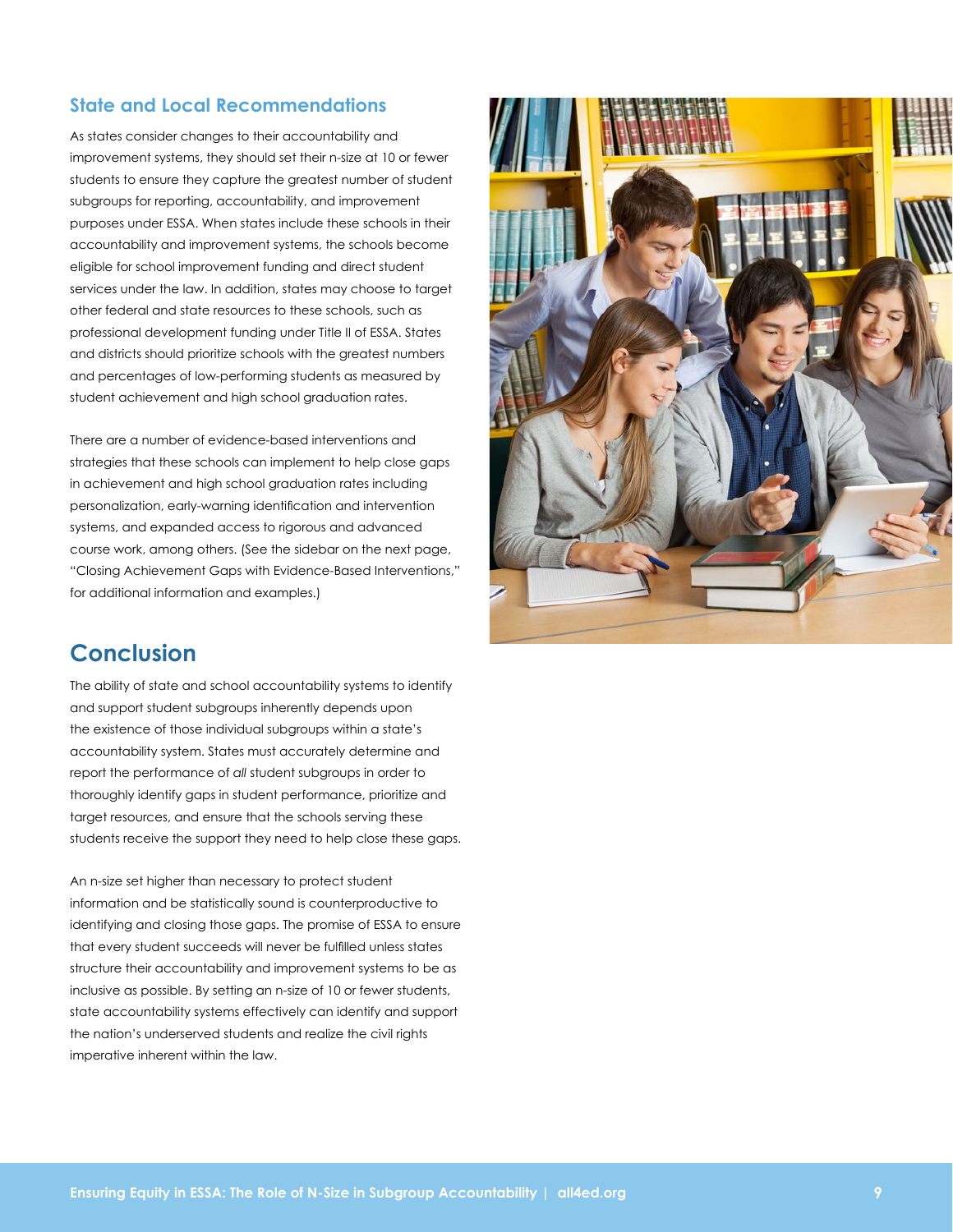### <span id="page-9-0"></span>**Closing Achievement Gaps with Evidence-Based Reform and Interventions**

#### **Personalization**

MDRC conducted an evaluation<sup>75</sup> of New York City's "small schools of choice," which implemented a number of strategies, including an increased focus on personalization. As a result of these reform efforts, the overall high school graduation rates have increased from 60.9 percent to 70.4 percent—9.5 percentage points overall; 13.5 percentage points for African American males and 10.3 percentage points for Latino females. 76 The increase in four-year high school graduation rates is equivalent to nearly half of the gap in graduation rates between white students and students of color in New York City. In addition, this initiative has led to an overall increase in college enrollment of 8 percentage points and an increase in college enrollment for African American males of 11 percentage points, a 36 percent increase relative to their peers. 77 Principals and teachers at these schools with the strongest evidence of effectiveness strongly believe that academic rigor and personal relationships account for the effectiveness of their schools.

The Chicago Public School System effectively uses data to provide students with personalized intervention and support. In Chicago, the city's high school graduation rate rose from 47 percent in 1999 to 69 percent in 2013. This progress resulted from a focused effort to keep Chicago's ninth-grade students on track toward graduation by using data to individualize instruction. The University of Chicago Urban Education Institute predicts that Chicago's graduation rate will exceed 80 percent within the next few years. 78

#### **Early-Warning Identification and Intervention Systems**

Early-warning identification and intervention systems are based on a broad body of research supporting their use in secondary schools. For example, Diplomas Now partners with the school community and works with administrators and teachers to improve student attendance, behavior, and course performance. They develop a strategic plan, implement an early-warning system to identify struggling students, and regularly review data to foster continuous improvement. For these students, Diplomas Now provides additional academic support in areas of identified need and forms support groups and connects them with community resources, such as counseling, health care, housing, food, and clothing. 79 MDRC recently conducted a first-year process evaluation<sup>80</sup> of Diplomas Now and reports impressive results. For School Year 2013–14, Diplomas Now reports a 62 percent reduction in student suspension, a 58 percent reduction in students failing English, and a 54 percent reduction in students failing math.

#### **Advanced Placement and International Baccalaureate Programs**

Research demonstrates that Advanced Placement (AP) students are more likely to enroll in a four-year college, perform better in college, return for a second year in college, and graduate from college than their non-AP peers. 81 Students including women and underrepresented students—who take AP math or science exams are more likely to major in STEM (science, technology, mathematics, and engineering) fields.<sup>82</sup> Further, a recent study on students completing the International Baccalaureate (IB) program demonstrates postsecondary education outcomes for students from low-income families. Specifically, students from Title I schools in the IB Diploma Program (DP) enroll in college at the same rate as IB DP students from public schools generally, a rate of 82 percent. 83 Further, IB DP students from low-income families enroll in postsecondary education at a rate of 79 percent compared to the national average for students from low-income families, which is 46 percent. 84

#### **Early College/Dual-Enrollment Programs**

Research shows that participation in dual-enrollment courses, which allow students to earn high school and college credit simultaneously, can increase high school graduation rates and increase college enrollment and persistence. In early college high schools, where students can earn both a high school diploma and an associate's degree or up to two years of credit toward a bachelor's degree, 90 percent of students graduate from high school and 30 percent earn an associate's degree or other postsecondary credential while in high school. 85

#### **Linked Learning**

Linked Learning is an approach to high school redesign being implemented in California that integrates rigorous academics, career-based learning in the classroom, work-based learning in professional settings, and integrated student supports. Research from SRI International assessing the effect of Linked Learning on students' high school outcomes finds that students enrolled in high-quality Linked Learning pathways are more likely to graduate from high school than other students.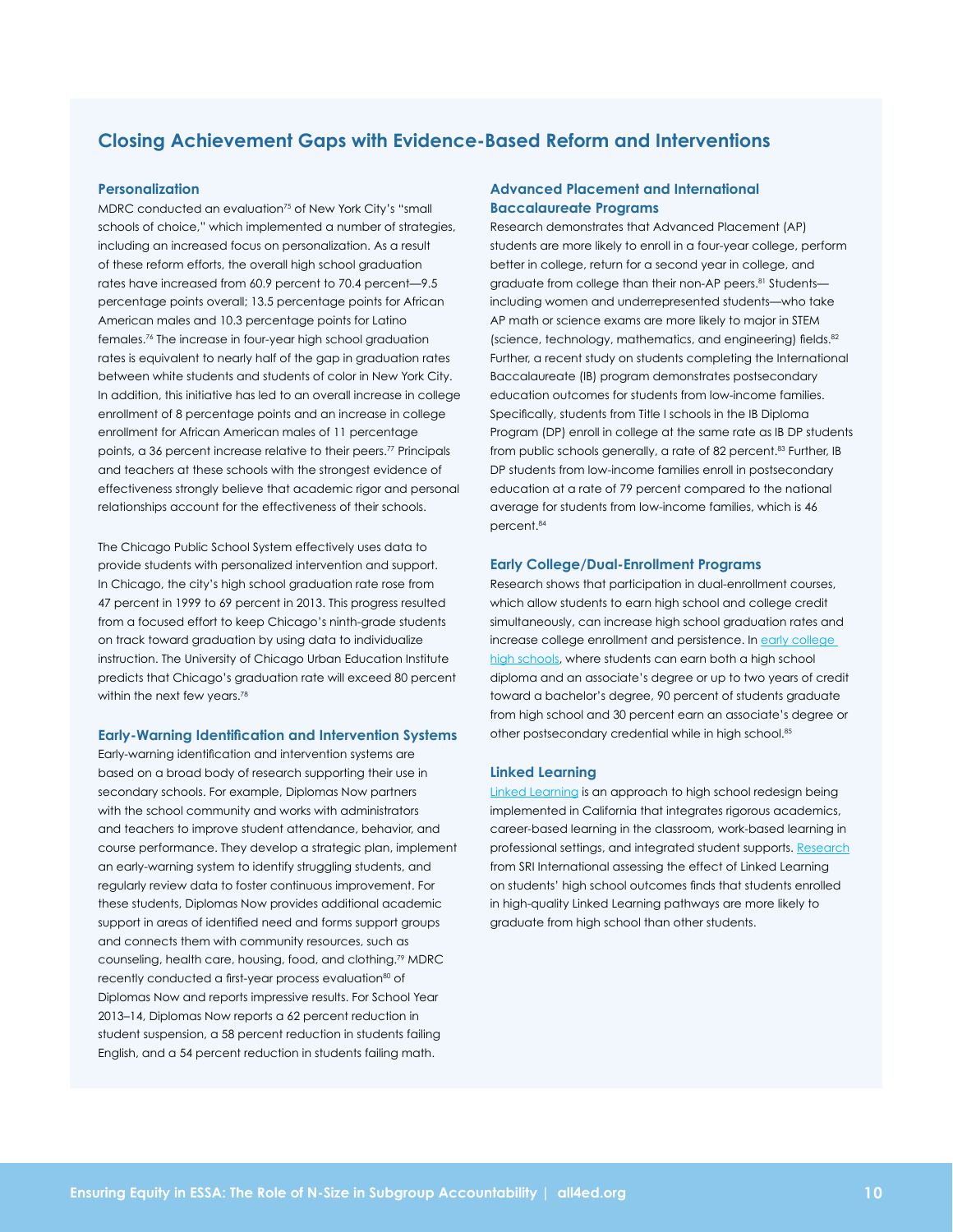## <span id="page-10-0"></span>**Endnotes**

- <sup>1</sup> A. Williams et al., *State Education Indicators with a Focus on Title I 2000– 01* (DOC# 2004-17) (Washington, DC: U.S. Department of Education, 2004), http://www2.ed.gov/rschstat/eval/disadv/indicators-2000-01/ final-report.pdf (accessed March 30, 2016).
- <sup>2</sup> See ESSA, section 1111 (c)(3)(A).
- <sup>3</sup> See ESSA, sections  $1111(c)(4)(D)(III)$  and  $(d)(3)(A)(i)(III)$ .
- <sup>4</sup> The states are Alaska, Florida, Iowa, Maine, Maryland, Mississippi, Nebraska, North Dakota, Oklahoma, South Dakota, Utah, West Virginia, and Wyoming.
- <sup>5</sup> CORE represents nine member school districts in California, including Fresno, Garden Grove, Long Beach, Los Angeles, Oakland, Sacramento, San Francisco, Sanger, and Santa Ana Unified. Combined, these districts serve more than 1 million students.
- The states are Alabama, Colorado, Connecticut, Georgia, Massachusetts, Minnesota, New Hampshire, Rhode Island, and Wisconsin.
- <sup>7</sup> The states are Arizona, Arkansas, California, Delaware, Hawaii, Idaho, Illinois, Indiana, Kansas, Kentucky, Louisiana, Michigan, Missouri, Montana, Nevada, New Jersey, New Mexico, New York, North Carolina, Ohio, Oregon, Pennsylvania, South Carolina, Tennessee, Texas, Vermont, Virginia, and Washington.
- <sup>8</sup> The states are Arizona, California, Hawaii, Illinois, Louisiana, New Mexico, Oregon (for the overall high school graduation rate and student subgroup high school graduation rate), and Vermont.
- <sup>9</sup> Alaska Department of Education & Early Development, ESEA Flexibility Request, p. 69, http://www2.ed.gov/policy/elsec/guid/esea-flexibility/ flex-renewal/akrenewalreq2015.pdf (accessed March 3, 2016).
- <sup>10</sup> Maryland State Department of Education, ESEA Flexibility Request, p. 22, http://www2.ed.gov/policy/elsec/guid/esea-flexibility/flex-renewal/ mdrenewalreq2015.pdf (accessed March 3, 2016).
- <sup>11</sup> Julie Magee, Wyoming Department of Education, e-mail message to Alliance for Excellent Education, February 19, 2016.
- <sup>12</sup> Florida Department of Education, ESEA Flexibility Request, p. 64-65, http://www2.ed.gov/policy/elsec/guid/esea-flexibility/flex-renewal/ flrenewalreq2015.pdf (accessed March 3, 2016).
- <sup>13</sup> Ryan Wise, Iowa Department of Education, e-mail message to Alliance for Excellent Education, April 4, 2016.
- <sup>14</sup> Maine Department of Education, ESEA Flexibility Request, p. 73, http://www2.ed.gov/policy/elsec/guid/esea-flexibility/flex-renewal/ merenewalreq2015.pdf (accessed March 3, 2016).
- <sup>15</sup> Mississippi Department of Education, ESEA Flexibility Request, p. 56, http://www2.ed.gov/policy/elsec/guid/esea-flexibility/flex-renewal/ msrenewalreq2015.pdf (accessed March 3, 2016).
- 16 Jill Aurand, Nebraska Department of Education, e-mail message to Alliance for Excellent Education, March 21, 2016.
- <sup>17</sup> Frank Snow, North Dakota Department of Public Instruction, e-mail message to Alliance for Excellent Education, March 8, 2016.
- <sup>18</sup> Oklahoma State Department of Education, ESEA Flexibility Request, p. 57, http://www2.ed.gov/policy/elsec/guid/esea-flexibility/flex-renewal/ okrenewalreq7282015.pdf (accessed March 3, 2016).
- <sup>19</sup> South Dakota Department of Education, ESEA Flexibility Request, p. 70, http://www2.ed.gov/policy/elsec/guid/esea-flexibility/flex-renewal/ sdrenewalreq2015.pdf (accessed March 3, 2016).
- <sup>20</sup> Utah State Office of Education, ESEA Flexibility Request, p. 41, http:// www2.ed.gov/policy/elsec/guid/esea-flexibility/flex-renewal/ utrenewalreq2015.pdf (accessed March 3, 2016).
- <sup>21</sup> Michele Blatt, West Virginia Department of Education, e-mail message to Alliance for Excellent Education, April 1, 2016.
- <sup>22</sup> New Hampshire Department of Education, ESEA Flexibility Request, p. 63, http://www2.ed.gov/policy/elsec/guid/esea-flexibility/flex-renewal/ nhrenewalreq2015.pdf (accessed March 3, 2016).
- 23 Allison Timberlake, Georgia Department of Education, e-mail message to Alliance for Excellent Education, May 27, 2016.
- 24 Melinda Maddox, Alabama State Department of Education, e-mail message to Alliance for Excellent Education, March 29, 2016.
- <sup>25</sup> Colorado Department of Education, ESEA Flexibility Request, p. 276, http://www2.ed.gov/policy/elsec/guid/esea-flexibility/flex-renewal/ coflexrenewal11192015.pdf (accessed March 3, 2016).
- <sup>26</sup> Connecticut State Department of Education, ESEA Flexibility Request, p. 67, http://www2.ed.gov/policy/elsec/guid/esea-flexibility/flex-renewal/ ctrenewalreq2015.pdf (accessed March 3, 2016).
- <sup>27</sup> California Office to Reform Education, ESEA Flexibility Request, p. 6, https://www.csba.org/~/media/CSBA/Files/GovernanceResources/ EffectiveGovernance/201305COREWaiverOverviewMay18.ashxPag (accessed April 6, 2016).
- 28 Matthew Pakos, Massachusetts Department of Elementary and Secondary Education, e-mail message to Alliance for Excellent Education, March 31, 2016.
- 29 Stephanie Graff, Minnesota Department of Education, e-mail message to Alliance for Excellent Education, March 29, 2016.
- <sup>30</sup> Rhode Island Department of Education, ESEA Flexibility Request, p. 62, http://www2.ed.gov/policy/elsec/guid/esea-flexibility/flex-renewal/ rirenewalreq2015.pdf (accessed March 3, 2016).
- <sup>31</sup> Wisconsin Department of Public Instruction, ESEA Flexibility Request, p. 56, http://www2.ed.gov/policy/elsec/guid/esea-flexibility/flex-renewal/ wirenewalreq15.pdf (accessed March 3, 2016).
- <sup>32</sup> Arkansas Department of Education, ESEA Flexibility Request, p. 79, http://www2.ed.gov/policy/elsec/guid/esea-flexibility/flex-renewal/ arrenewalreq2015.pdf (accessed March 3, 2016).
- <sup>33</sup> Etai Mizrav, District of Columbia Office of the State Superintendent of Education, e-mail message to Alliance for Excellent Education, April 4, 2016.
- <sup>34</sup> Idaho State Department of Education, ESEA Flexibility Request, p. 46, http://www2.ed.gov/policy/elsec/guid/esea-flexibility/flex-renewal/ idrenewalreq2015.pdf (accessed March 3, 2016).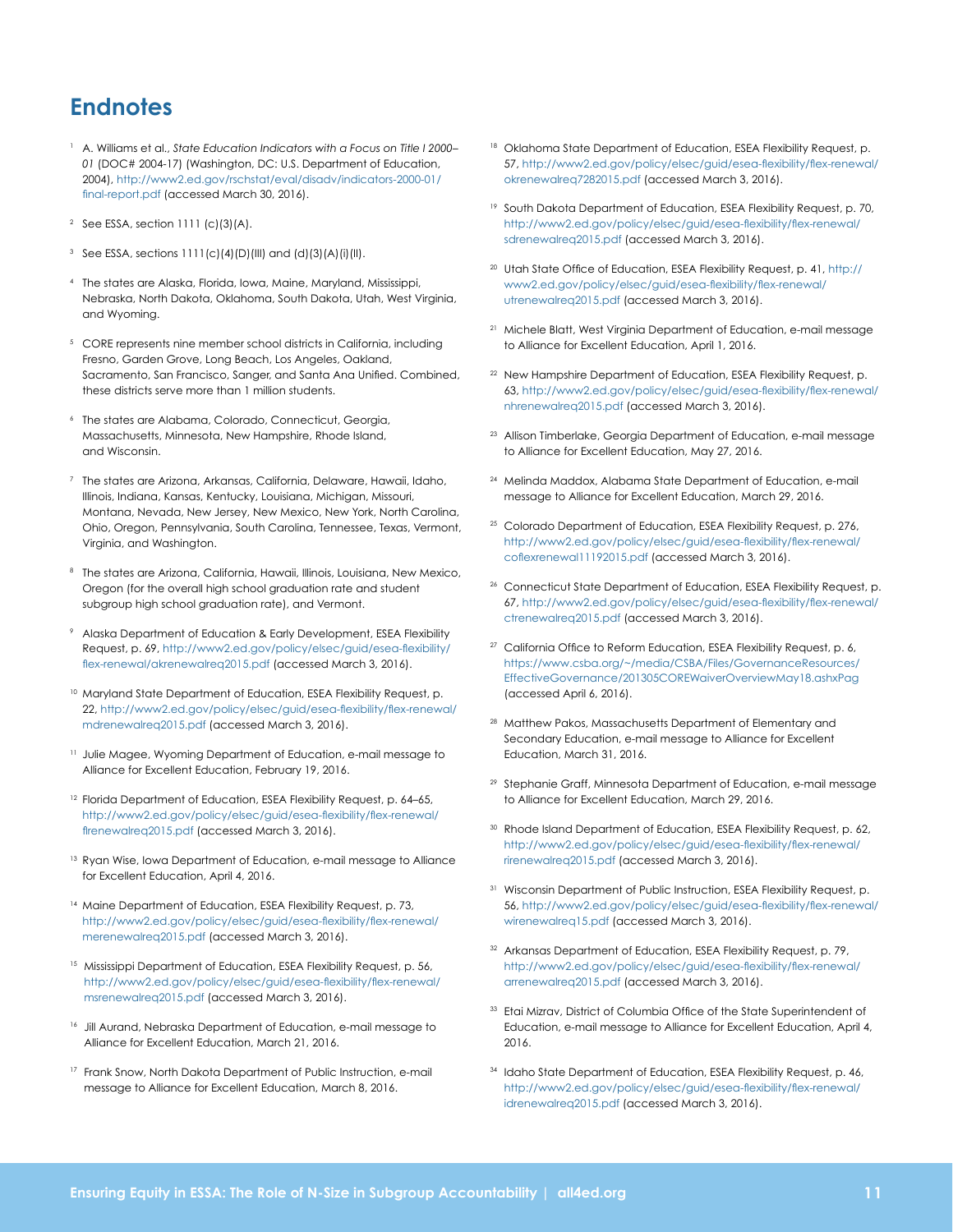- <sup>35</sup> Mary Ann Miller, Kentucky Department of Education, e-mail message to Alliance for Excellent Education, May 26, 2016.
- 36 Russ Keglovits, Nevada Department of Education, e-mail message to Alliance for Excellent Education, May 26, 2016.
- 37 Texas Education Agency, ESEA Flexibility Request, p. 34, http://www2. ed.gov/policy/eseaflex/approved-requests/txrenewalreq2015.pdf (accessed March 3, 2016).
- <sup>38</sup> Delaware Department of Education, ESEA Flexibility Request, p. 79, http://www2.ed.gov/policy/elsec/guid/esea-flexibility/flex-renewal/ derenewalreq2015.pdf (accessed March 3, 2016).
- <sup>39</sup> Jeff J. Coyne, Indiana Department of Education, e-mail message to Alliance for Excellent Education, May 26, 2016.
- 40 Kansas State Department of Education, ESEA Flexibility Request, p. 105, http://www2.ed.gov/policy/elsec/guid/esea-flexibility/flex-renewal/ ksrenewalreq2015.pdf (accessed March 3, 2016).
- 41 Michigan Department of Education, ESEA Flexibility Request, p. 101, http://www2.ed.gov/policy/elsec/guid/esea-flexibility/flex-renewal/ mirenewalreq2015.pdf (accessed March 3, 2016).
- 42 Missouri Department of Elementary and Secondary Education, ESEA Flexibility Request, p. 56, http://www2.ed.gov/policy/elsec/guid/eseaflexibility/flex-renewal/morenewalreq2015.pdf (accessed March 3, 2016).
- 43 Scott Furois, Montana Office of Public Instruction, e-mail message to Alliance for Excellent Education, March 30, 2016.
- 44 Jill Hulnick, State of New Jersey Department of Education, e-mail message to Alliance for Excellent Education, March 31, 2016.
- <sup>45</sup> Ira Schwartz, New York State Education Department, e-mail message to Alliance for Excellent Education, March 31, 2016.
- 46 Louis M. Fabrizio, North Carolina Department of Public Instruction, e-mail message to Alliance for Excellent Education, May 26, 2016.
- 47 Ohio Department of Education, ESEA Flexibility Request, p. 78, http:// www2.ed.gov/policy/elsec/guid/esea-flexibility/flex-renewal/ ohrenewalreq2015.pdf (accessed March 3, 2016).
- 48 Pennsylvania Department of Education, ESEA Flexibility Request, p. 53, http://www2.ed.gov/policy/elsec/guid/esea-flexibility/flex-renewal/ parenewalreq2015.pdf (accessed March 3, 2016).
- 49 South Carolina Department of Education, ESEA Flexibility Request, p. 73, http://www2.ed.gov/policy/elsec/guid/esea-flexibility/flex-renewal/ screnewalreq2015.pdf (accessed March 3, 2016).
- 50 Candice McQueen, Tennessee Department of Education, e-mail message to Alliance for Excellent Education, April 4, 2016.
- 51 Virginia Department of Education, ESEA Flexibility Request, p. 73, http:// www2.ed.gov/policy/eseaflex/approved-requests/va4req32015.pdf (accessed March 3, 2016).
- <sup>52</sup> Gil Mendoza, State of Washington Office of Superintendent of Public Instruction, e-mail message to Alliance for Excellent Education, March 30, 2016.
- 53 Cecilia E. Johnson, Arizona Department of Education, e-mail message to Alliance for Excellent Education, March 30, 2016.
- 54 Glenn Nochi, Hawaii State Department of Education, e-mail message to Alliance for Excellent Education, February 16, 2016.
- 55 Jennifer Baird, Louisiana Department of Education, e-mail message to Alliance for Excellent Education, May 26, 2016.
- 56 Cindy Gregory, New Mexico Public Education Department, e-mail message to Alliance for Excellent Education, February 23, 2016.
- 57 Jason Wiens, Oregon Department of Education, e-mail message to Alliance for Excellent Education, March 7, 2016.
- 58 Amy Fowler, Vermont Agency of Education, e-mail message to Alliance for Excellent Education, April 19, 2016.
- <sup>59</sup> Angela Chamness, Illinois State Board of Education e-mail message to Alliance for Excellent Education, April 5, 2016.
- 60 Cheryl Haviland, California Department of Education, e-mail message to Alliance for Excellent Education, March 22, 2016.
- 61 U.S. Department of Education, National Center for Education Statistics, *Statistical Methods for Protecting Personally Identifiable Information in Aggregate Reporting* (NCES 2011–603), https://nces.ed.gov/ pubs2011/2011603.pdf (accessed March 21, 2016).
- 62 U.S. Department of Education, "Assistance to States for the Education of Children With Disabilities; Preschool Grants for Children With Disabilities; Proposed Rules," 34 C.F.R. 300, Vol. 81. No. 41, March 2, 2016, https://www.gpo.gov/fdsys/pkg/FR-2016-03-02/pdf/2016-03938.pdf (accessed March 22, 2016).
- 63 Ibid.
- 64 20 U.S.C. § 1232g; 34 C.F.R. 99.
- <sup>65</sup> Personally identifiable information includes but is not limited to the following: (1) student's name; (2) name of the student's parent or other family members; (3) address of the student or student's family; (4) a personal identifier, such as the student's social security number, student number, or biometric record; (5) other indirect identifiers, such as the student's date of birth, place of birth, and mother's maiden name; (6) other information that, alone or in combination, is linked or linkable to a specific student that would allow a reasonable person in the school community, who does not have personal knowledge of the relevant circumstances, to identify the student with reasonable certainty; (7) information requested by a person who the educational agency or institution reasonably believes knows the identity of the student to whom the education record relates (34 C.F.R. § 99.3).
- 66 See ESSA, section 1111(c)(3)(A)(iii).
- 67 National Center for Education Statistics, *Statistical Methods.*
- <sup>68</sup> Ibid. The report identifies "best practices" to avoid the unintended disclosure of personally identifiable information, including publishing the percentage distribution across categories of outcome measures with no underlying counts or totals; publishing a collapsed percentage distribution across categories of outcome measures with no underlying counts or totals; publishing counts but using complementary suppression at the subgroup level when a small subgroup is suppressed; limiting the amount of detail published for school background information; recoding the ends of percentage distributions; and recoding high and low rates. These recommendations "were selected with the goal of maximizing the amount of information that can be released while protecting personally identifiable student information through a relatively straightforward set of rules that can be easily implemented."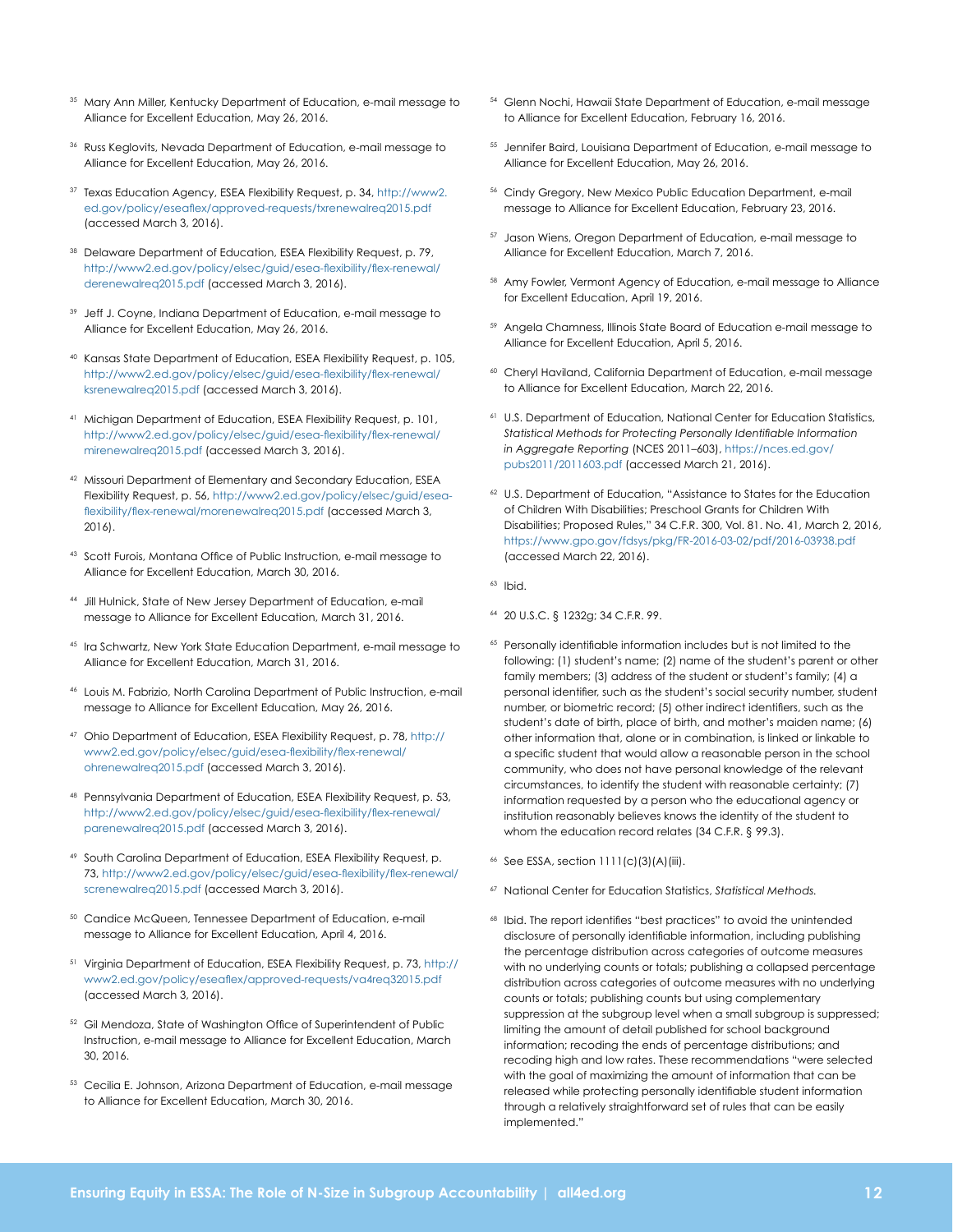- 69 Massachusetts Department of Elementary and Secondary Education, ESEA Flexibility Request, p. 55, http://www2.ed.gov/policy/elsec/guid/ esea-flexibility/flex-renewal/marenewalreq2015.pdf (accessed April 20, 2016).
- <sup>70</sup> California CORE Districts, "The School Quality Improvement Index & the CORE Data Collaborative," PowerPoint presentation, January 11, 2016, http://coredistricts.org/wp-content/uploads/2016/01/CORE-Data-Collaborative-v3-1-21-16.pdf (accessed April 20, 2016).
- <sup>71</sup> Mississippi Department of Education, "Highlights of Mississippi's ESEA Flexibility Request," https://www2.ed.gov/policy/eseaflex/highlights/ ms.doc (accessed April 20, 2016).
- <sup>72</sup> Virginia Department of Education, "Highlights of Virginia's ESEA Flexibility Request," http://www.doe.virginia.gov/federal\_programs/ esea/flexibility/highlights.pdf (accessed March 21, 2016).
- 73 Alaska lowered its n-size from 26 to 5. Arizona lowered its n-size from 40 to 30. Connecticut lowered its n-size from 40 to 20. California's CORE districts lowered their n-size from 100 to 20. Florida lowered its n-size from 30 to 10. Georgia lowered its n-size from 30 to 15. Idaho lowered its n-size from 34 to 25. Illinois lowered its n-size from 45 to 10. Maine lowered its n-size from 20 to 10. Minnesota lowered its n-size from 40 to 10 for reporting purposes and to 20 for accountability purposes. Mississippi lowered its n-size from 30 to 10. Nevada lowered its n-size from 25 to 10. North Carolina lowered its n-size from 40 to 30. Pennsylvania lowered its n-size from 30 to 11. Rhode Island lowered its n-size from 45 to 20. South Carolina lowered its n-size from 40 to 30 and Texas lowered its n-size from 50 to 25.
- 74 See ESSA, section 1111 (e)(1)(B)(iii)(VIII).
- 75 H. S. Bloom and R. Unterman, *Sustained Progress: New Findings About the Effectiveness and Operation of Small Public High Schools of Choice in New York City* (New York, NY: MDRC, 2013); and American Institutes for Research, *Findings from the Study of Deeper Learning: Opportunities and Outcomes* (Washington, DC: Author, 2014).
- 76 Ibid.
- 77 Ibid.
- 78 M. Roderick et al., *Preventable Failure: Improvements in Long Term Outcomes When High Schools Focused on the Ninth Grade Year* (Chicago, IL: The University of Chicago Consortium on Chicago School Research, 2014), https://ccsr.uchicago.edu/sites/default/files/ publications/On-Track%20Validation%20RS.pdf (accessed March 10, 2015).
- 79 Diplomas Now, "What We Do," http://diplomasnow.org/about/whatwe-do/ (accessed March 21, 2016).
- 80 W. Corrin et al., *Laying Tracks to Graduation: The First Year of Implementing Diplomas Now* (New York, NY: MDRC, 2014).
- 81 K. Mattern, J. Marini, and E. Shaw, *Are AP Students More Likely to Graduate from College on Time?* (Washington, DC: College Board, 2013), http://research.collegeboard.org/sites/default/files/ publications/2014/1/research-report-2013-5-are-ap-students-more-likelygraduate-college.pdf (accessed September 14, 2015).
- 82 K. D. Mattern, E. J. Shaw, and M. Ewing, *Advanced Placement Exam Participation: Is AP Exam Participation and Performance Related to Choice of College Major?*, (Washington, DC: College Board, 2011), http://research.collegeboard.org/sites/default/ files/publications/2012/7/researchreport-2011-6-ap-participationperformance-major-choice.pdf (accessed March 21, 2016).
- 83 M. Gordon, E. VanderKamp, and O. Halic, "International Baccalaureate Programmes in Title I Schools in the United States: Accessibility, Participation and University Enrollment," (Washington, DC: International Baccalaureate Organization, 2015), http://www.ibo.org/globalassets/ publications/ib-research/title-1-schools-research.pdf (accessed September 3, 2015).
- 84 Ibid.
- 85 M. Webb and C. Gerwin, *Early College Expansion: Propelling Students to Postsecondary Success, at a School Near You*. (Washington, DC: Jobs for the Future, 2014), http://www.jff.org/sites/default/files/ publications/materials/Early-College-Expansion\_031414.pdf (accessed January 7, 2015).